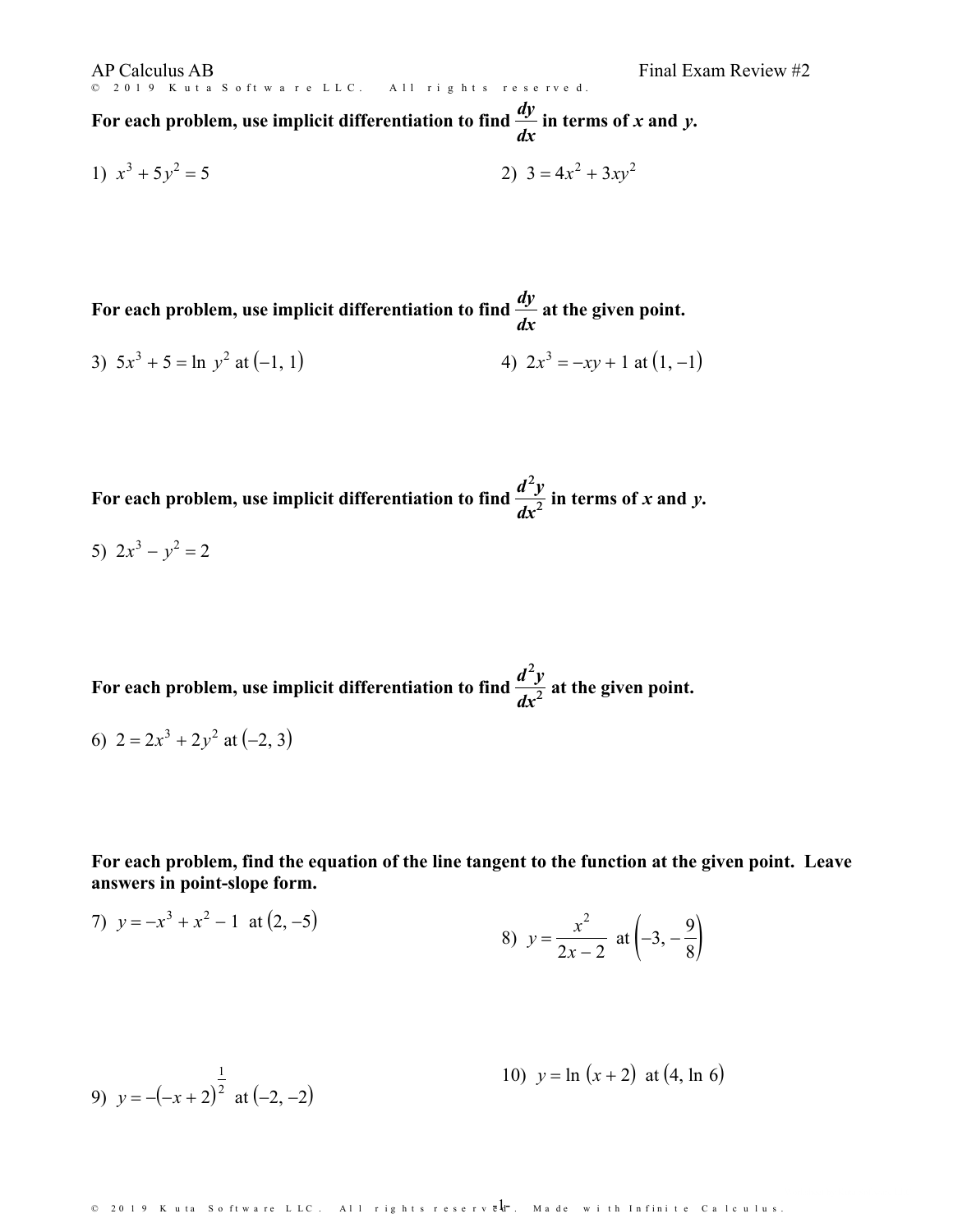For each problem, find the equation of the line normal to the function at the given point. If the **normal line is a vertical line, indicate so. Otherwise, your answer should be in point-slope form.**

11) 
$$
y = -x^3 + 4x^2 - 4
$$
 at (2, 4)   
12)  $y = 2x^2 - 16x + 34$  at (3, 4)

13) 
$$
y = e^{-x-2}
$$
 at  $\left(-1, \frac{1}{e}\right)$   
14)  $y = -\frac{x^2}{2} + 2x - 2$  at  $\left(1, -\frac{1}{2}\right)$ 

**For each problem, find the points where the tangent line to the function is horizontal.**

15)  $y = -x^3 + 2x^2 + 3$  $2^2 + 3$  16)  $y = 2x^2 + 4x - 4$ 

17) 
$$
y = \frac{x^2}{5x+3}
$$
  
18)  $y = -2x^2 - 4x - 2$ 

**For each problem, find a tangentline approximation of the given quantity.**

19)  $\sqrt[3]{64.1}$ 20)  $2.97<sup>4</sup>$ 4

$$
21) \sqrt{9.2} \qquad \qquad 22) \cos 881^{\circ}
$$

**For each problem, find the average rate of change of the function over the given interval.**

23) 
$$
y = -\frac{1}{x+1}
$$
; [1, 4]   
24)  $y = \frac{1}{x}$ ; [1, 3]

25) 
$$
y = x^2 - 2x + 2
$$
; [1, 3]   
26)  $y = x^2 - 2$ ; [-3, -2]

© 2019 Kuta Software LLC. All rights reserved 2– Made with Infinite Calculus.